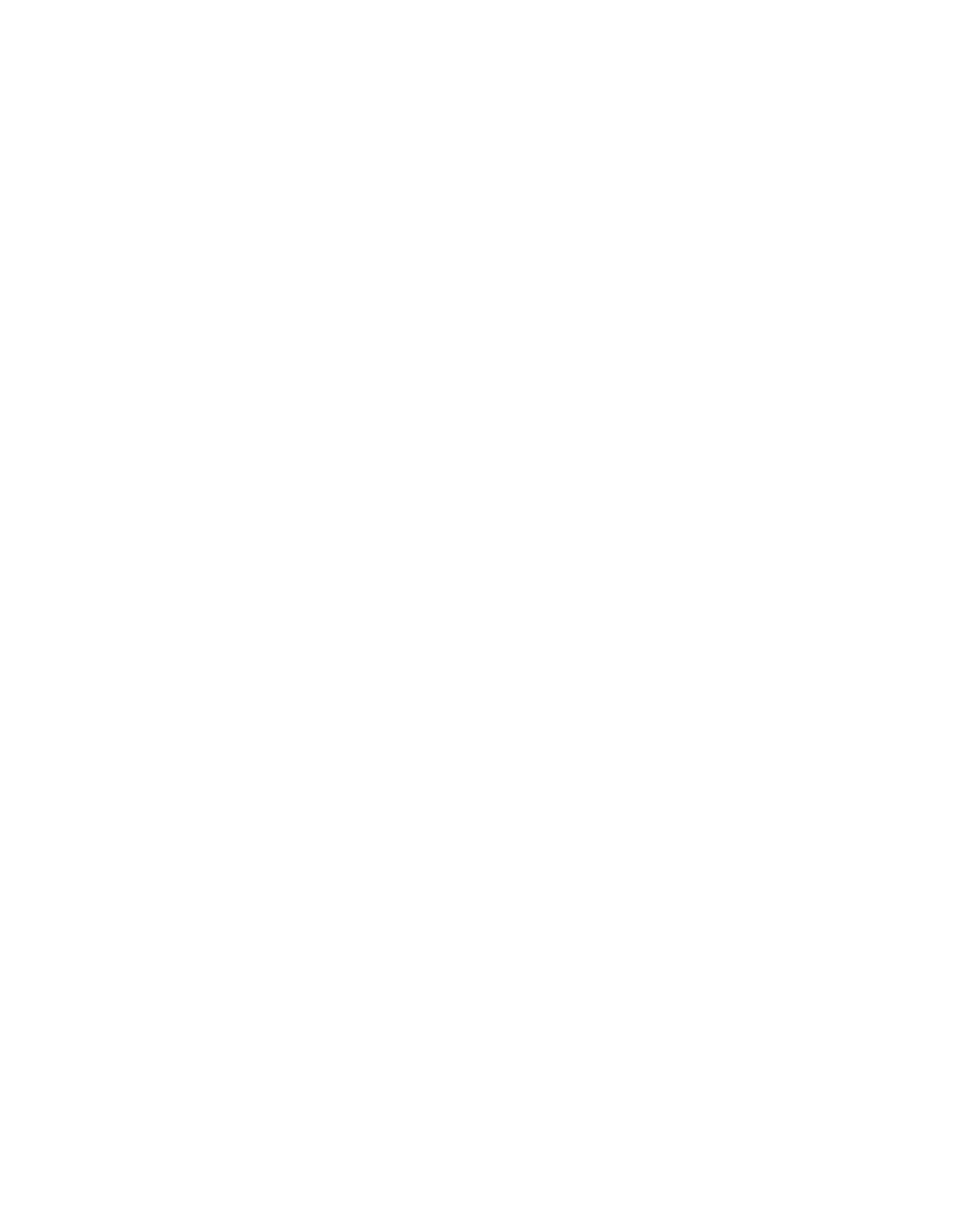



### **TITLE**

ICE AND RAIN PROTECTION - ADD SEALANT BETWEEN PICCOLO TUBES AND LANDING LIGHT BOX FASTENERS TO PREVENT CHAFING

#### **EFFECTIVITY**

### **MODEL SERIAL NUMBERS**

680A (Citation Latitude) -0001 thru -0229

The equivalent of this service document has been incorporated on production airplanes -0230 and On.

#### **REASON**

To make sure that sealant has been applied between piccolo tubes and add sealant to the landing light box fasteners to prevent chafing.

### **DESCRIPTION**

This service letter provides instructions to add sealant between piccolo tubes if not present and add sealant to the landing light box fasteners.

#### **COMPLIANCE**

DISCRETIONARY. This service document can be accomplished at the discretion of the owner.

A service document published by Textron Aviation may be recorded as *completed* in an aircraft log only when the following requirements are satisfied:

- 1) The mechanic must complete all of the instructions in the service document, including the intent therein.
- 2) The mechanic must correctly use and install all applicable parts supplied with the service document kit. Only with written authorization from Textron Aviation can substitute parts or rebuilt parts be used to replace new parts.
- 3) The mechanic or airplane owner must use the technical data in the service document only as approved and published.
- 4) The mechanic or airplane owner must apply the information in the service document only to aircraft serial numbers identified in the *Effectivity* section of the document.
- 5) The mechanic or airplane owner must use maintenance practices that are identified as acceptable standard practices in the aviation industry and governmental regulations.

No individual or corporate organization other than Textron Aviation is authorized to make or apply any changes to <sup>a</sup> Textron Aviation-issued service document or flight manual supplement without prior written consent from Textron Aviation.

Textron Aviation is not responsible for the quality of maintenance performed to comply with this document, unless the maintenance is accomplished at <sup>a</sup> Textron Aviation-owned Service Center.

### **CONSUMABLE MATERIAL**

You must use the consumable materials that follow, or their equivalent, to complete this service document.

| Original Issue - January 31, 2020 | SL680A-30-01 |
|-----------------------------------|--------------|
| Revision 1 - February 18, 2022    | Page 1 of 10 |

Textron Aviation Customer Service, P.O. Box 7706, Wichita, KS 67277, U.S.A. 1-316-517-5800

This document contains technical data and is subject to U.S. export regulations. This information has been exported from the United States<br>in accordance with export administration regulations. Diversion contrary to U.S. la

COPYRIGHT © 2020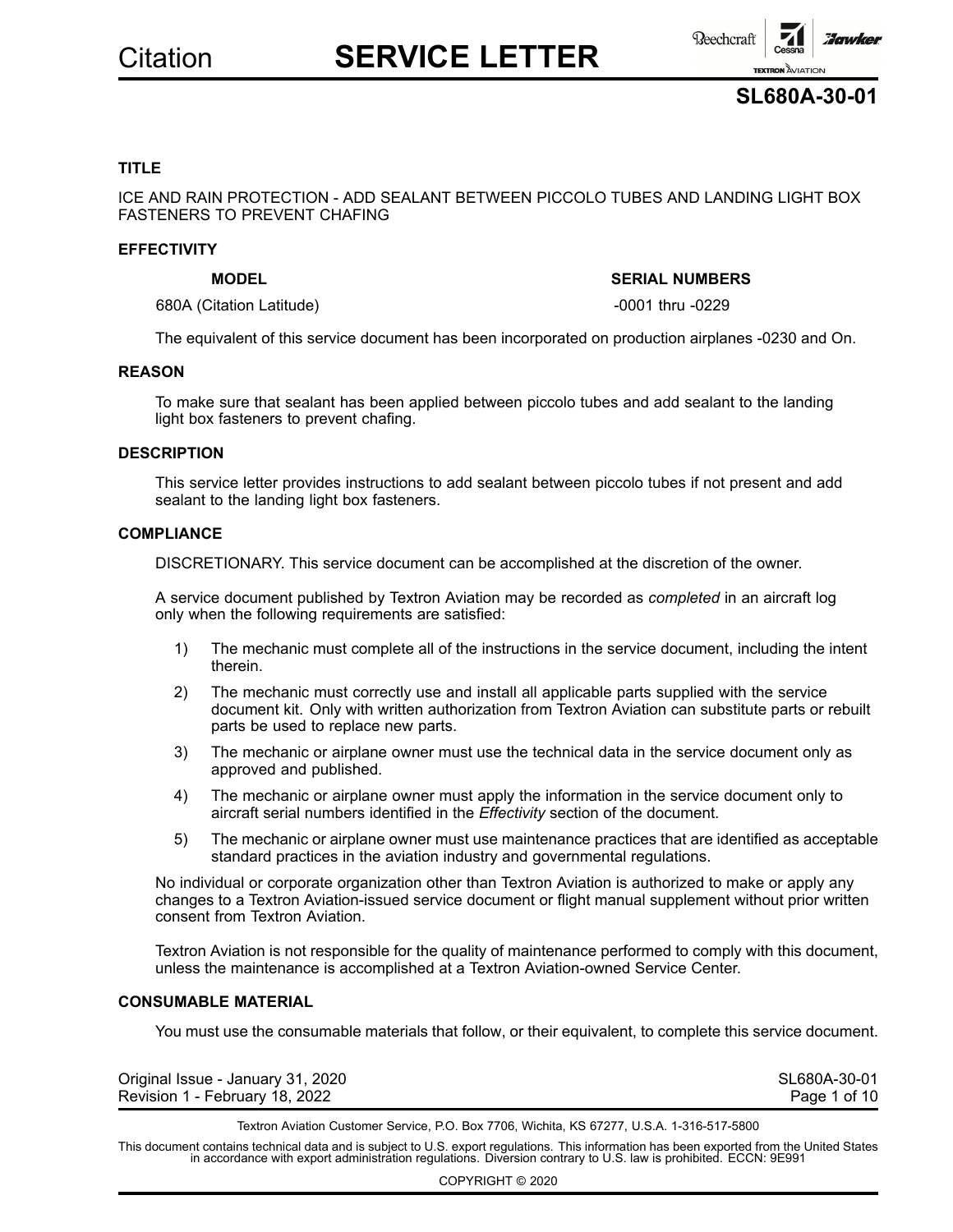**Reechcraft** 

### **SL680A-30-01**

**TEXTRON** AVIAT

:Jawke

| <b>NAME</b> | <b>NUMBER</b>                | <b>MANUFACTURER</b>                                                                         | <b>USE</b>                                                           |
|-------------|------------------------------|---------------------------------------------------------------------------------------------|----------------------------------------------------------------------|
| Sealant     | U065013S, Type<br>V. Class B | <b>Textron Aviation Parts Distribution</b><br>7121 Southwest Boulevard<br>Wichita, KS 67215 | To seal between the piccolo<br>tubes and the light box<br>fasteners. |

### **TOOLING**

No specialized tooling is required to complete this service document.

### **REFERENCES**

Cessna Model 680A Maintenance Manual

Citation Standard Practices Manual

Cessna Model 680A Maintenance Manual

### **PUBLICATIONS AFFECTED**

None

### **ACCOMPLISHMENT INSTRUCTIONS**

- 1. Prepare the airplane for maintenance.
	- A. Make sure that the airplane is electrically grounded.
	- B. Make sure that all switches are in the OFF/NORM position.
	- C. Disconnect electrical power from the airplane.
		- (1) Disconnect the airplane batteries.
		- (2) Disconnect external electrical power.
	- D. Attach maintenance warning tags to the batteries and external power receptacle that have **"DO NOT CONNECT ELECTRICAL POWER - MAINTENANCE IN PROGRESS"** written on them.
- 2. Remove access panels 153BL and 154BR. (Refer to the Model 680A Maintenance Manual, Chapter 6, Access Plates and Panels Identification - Description and Operation.)
- 3. Inspect for chafing between the 6922551-43 Left, 6922551-44 Right Inboard Piccolo Tube Assembly and 7420411-1 Left, 7420411-2 Right Tube Assembly.
	- A. Remove the left and right leading edge light box assembly. (Refer to the Model 680A Maintenance Manual, Chapter 57, Wing Leading Edge Light Box Assembly - Removal/Installation.)
	- B. Remove the left and right landing light. (Refer to the Model 680A Maintenance Manual, Chapter 33, Landing Lights - Removal/Installation.)
	- C. (Refer to Figure 1, Detail B.) Remove the left and right top doubler.
		- (1) Remove and discard the rivets from the top doubler. (Refer to the 680A Structural Repair Manual, Chapter 51, Fastener Installation and Removal.)
		- (2) Remove and keep the screws.
		- (3) Remove and keep the top doubler.
	- D. (Refer to Figure 1, Detail Aand View A-A.) Inspect the 6922551-43 Left, 6922551-44 Right Inboard Piccolo Tube Assembly and 7420411-1 Left, 7420411-2 Right Tube Assembly.
		- (1) If there is not excessive chafing damage between the piccolo tubes or tube assemblies, go to Step 4.
		- (2) If there is excessive chafing damage between the piccolo tubes or tube assemblies, do the steps that follow. (Refer to the Model 680A Maintenance Manual, Chapter 30, Wing Anti-Ice Piccolo Tube Assembly - Removal/Installation.)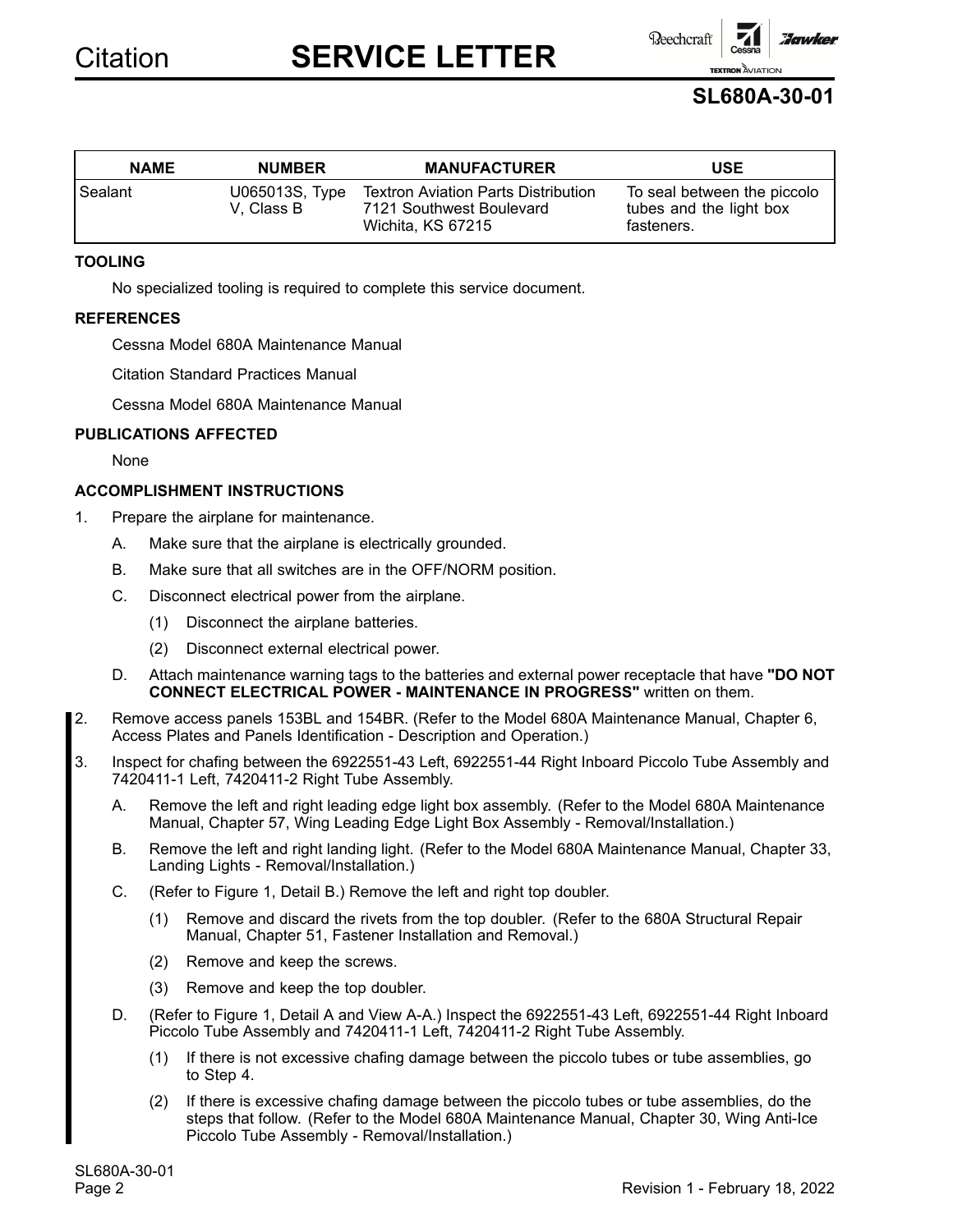

### **SL680A-30-01**

- (3) (Refer to Figure 1, Detail A, Detail C, Detail D, Detail E and Detail F.) If necessary, assemble the 6922551-43 Left, 6922551-44 Right Inboard Piccolo Tube Assemblies.
	- (a) Put the five 6922560-1 Tube Spacers on each 6922551-47 Left, 6922551-48 Right Inboard Tube Weld Assemblies.
		- 1 Drill one Number 30 (0.128 inch-diameter) hole in each 6922560-1 Tube Spacer.
	- (b) Put the two 6922560-4 Inboard Air Dams on each 6922551-47 Left, 6922551-48 Right Inboard Tube Weld Assemblies.
		- 1 Drill one Number 30 (0.128 inch-diameter) hole in each 6922560-4 Inboard Air Dam.
	- (c) Remove the 6922560-1 Tube Spacers and 6922560-4 Inboard Air Dams from the 6922551-47 Left, 6922551-48 Right Inboard Tube Weld Assemblies.
	- (d) Deburr the holes that were drilled.
	- (e) Attach the 6922560-1 Tube Spacers and 6922560-4 Inboard Air Dams to the 6922551-47 Left, 6922551-48 Right Inboard Tube Weld Assemblies with one S2907-4-5 Rivet.
- (4) Replace the damaged piccolo tubes or tube assemblies, as necessary. (Refer to the Model 680A Maintenance Manual, Chapter 30, Wing Anti-Ice Piccolo Tube Assembly - Removal/Installation.)
- (5) (Refer to Figure 1, Detail, Detail Band View A-A.) Fillet seal between the replaced piccolo tubes or tube assemblies with U065012S (Type V, Class B) Sealant. (Refer to the Citation Standard Practices Manual, Chapter 20, Fuel, Weather, Pressure and High Temperature Sealing - Maintenance Practices.)
- (6) Go to Step 5.
- 4. (Refer to Figure 1, Detail A, View A-A and View B-B.) Inspect for sealant between the 6922551-43 Left, 6922551-44 Right Inboard Piccolo Tube Assembly and the 7420411-1 Left, 7420411-2 Right Tube Assembly where the tubes come together above the light box assembly.
	- A. If there is <sup>a</sup> fillet seal between the 6922551-43 Left, 6922551-44 Right Inboard Piccolo Tube Assembly and the 7420411-1 Left, 7420411-2 Right Tube Assembly, go to Step 6.
	- B. (Refer to Figure 1, View A-A.) If there is not <sup>a</sup> fillet seal between the 6922551-43 Left, 6922551-44 Right Inboard Piccolo Tube Assembly and the 7420411-1 Left, 7420411-2 Right Tube Assembly, do the following step.
		- (1) Fillet seal between the 6922551-43 Left, 6922551-44 Right Inboard Piccolo Tube Assembly and the 7420411-1 Left, 7420411-2 Right Tube Assembly with U065012S (Type V, Class B) Sealant. (Refer to the Citation Standard Practices Manual, Chapter 20, Fuel, Weather, Pressure and High Temperature Sealing - Maintenance Practices.)
		- (2) Allow the sealant to cure for 24 hours.
	- C. Go to Step 5.
- 5. (Refer to Figure 1, Detail A and Detail B.) Install the left and right top doubler.
	- A. Put the top doubler on the light box top.
	- B. Attach the top doubler to the light box top with the kept screws and six CR3214-4-04 Rivets.
- 6. Install the left and right landing light. (Refer the Model 680A Maintenance Manual, Chapter 33, Landing Light - Removal/Installation.)
- 7. (Refer to Figure 1, Detail A, View A-A and View B-B.) Fillet seal between the fasteners on top of the 6922530-35 Left, 6922530-36 Right Light Box Back and the 7420411-1 Left and 7420411-2 Right Tube Assembly with U065013S, (Type V, Class B) Sealant. (Refer to the Citation Standard Practices Manual, Chapter 20, Fuel, Weather, Pressure and High Temperature Sealing - Maintenance Practices.)
- A. Allow the sealant to cure for 24 hours.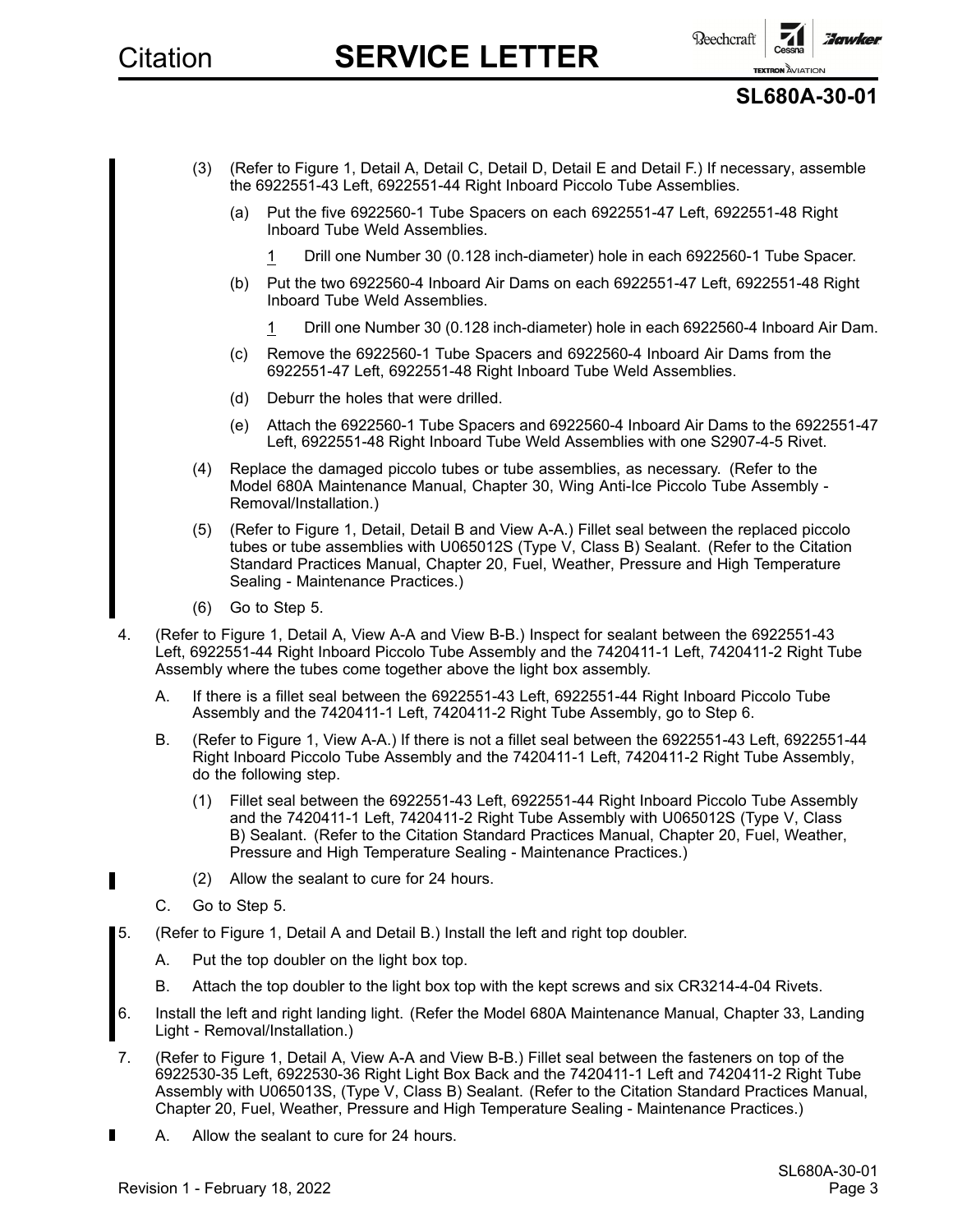•

•

Citation **SERVICE LETTER**



**SL680A-30-01**

- 8. Install access panels 153BL and 154BR. (Refer to the Model 680A Maintenance Manual, Chapter 6, Access Plates and Panels Identification - Description and Operation.)
- 9. Remove the maintenance warning tags and connect the airplane batteries.
- 10. Make an entry in the airplane logbook that states compliance and method of compliance with this service document.
	- **NOTE:** Textron Aviation recommends that compliance with all service documents is reported to <sup>a</sup> maintenance tracking system provider.
		- Complete <sup>a</sup> record of compliance. (Maintenance Transaction Report, Log Book Entry, or other record of compliance.)
		- Put <sup>a</sup> copy of the completed record of compliance in the airplane logbook.
		- • Send <sup>a</sup> copy of the completed record of compliance to the maintenance tracking system provider used.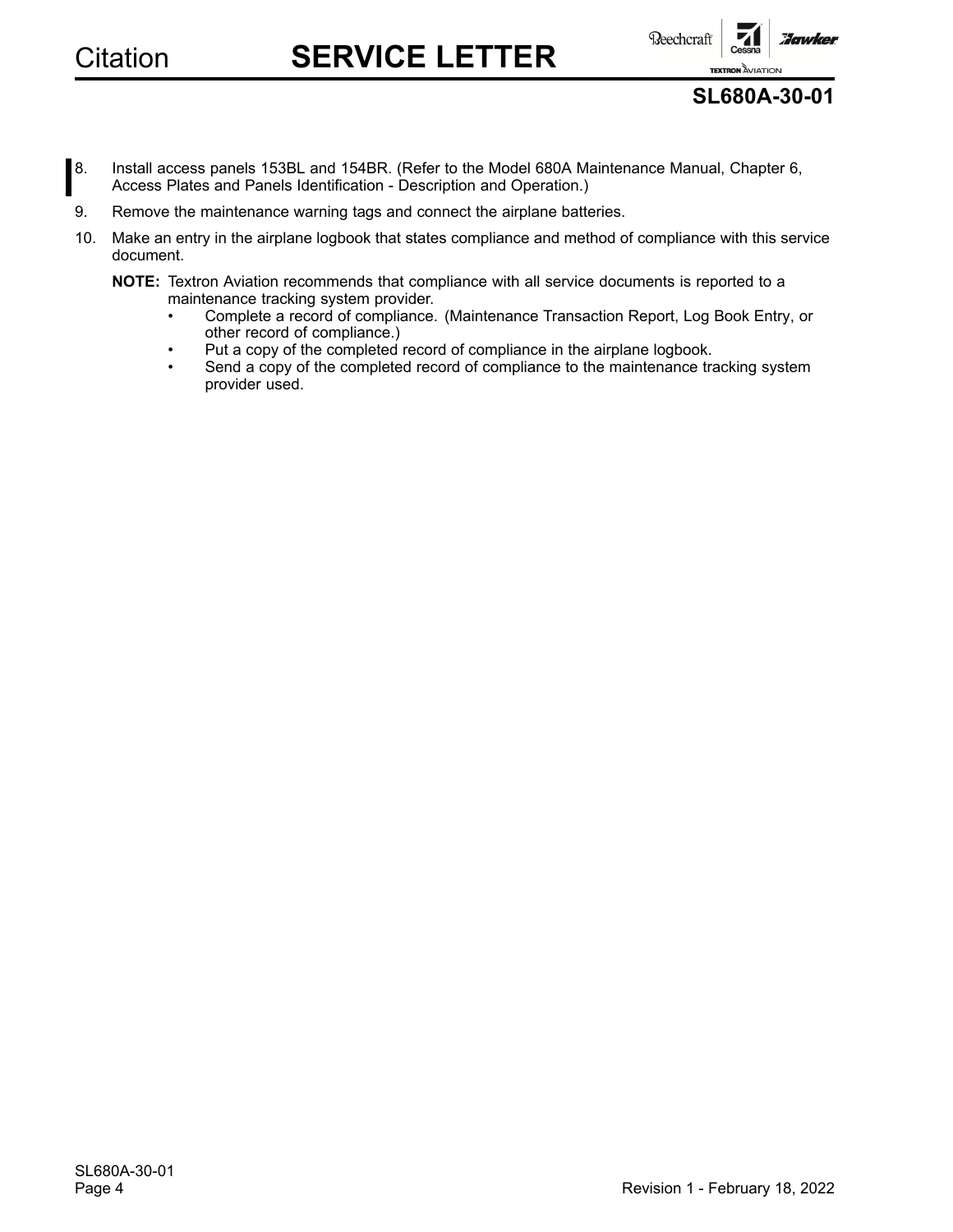**Reechcraft Hawker** 

**TEXTRON AVIATION** 





Figure 1. Piccolo Tube Sealing (Sheet 1)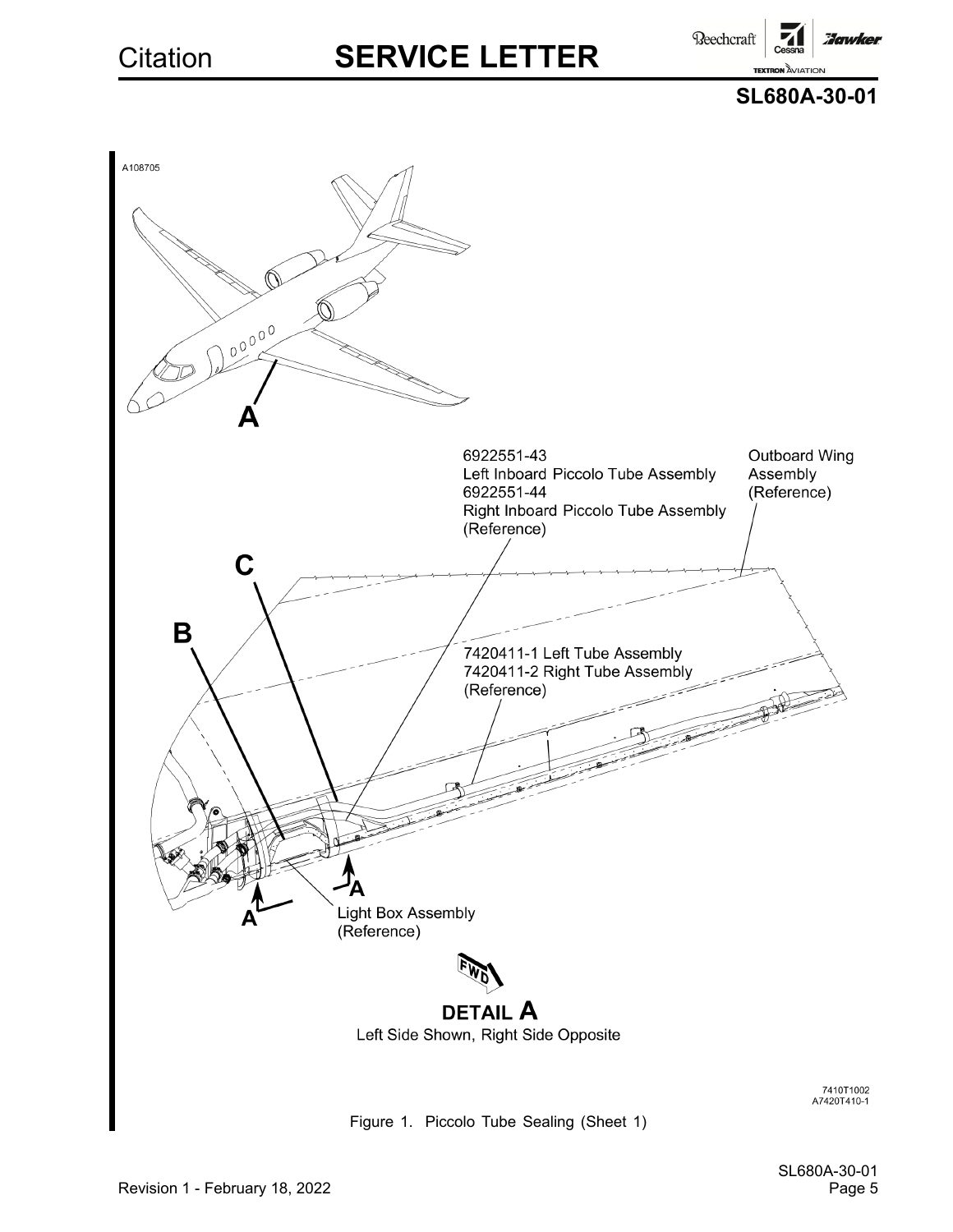**Reechcraft** 

**TEXTRON AVIATION SL680A-30-01**

**Hawker** 

71

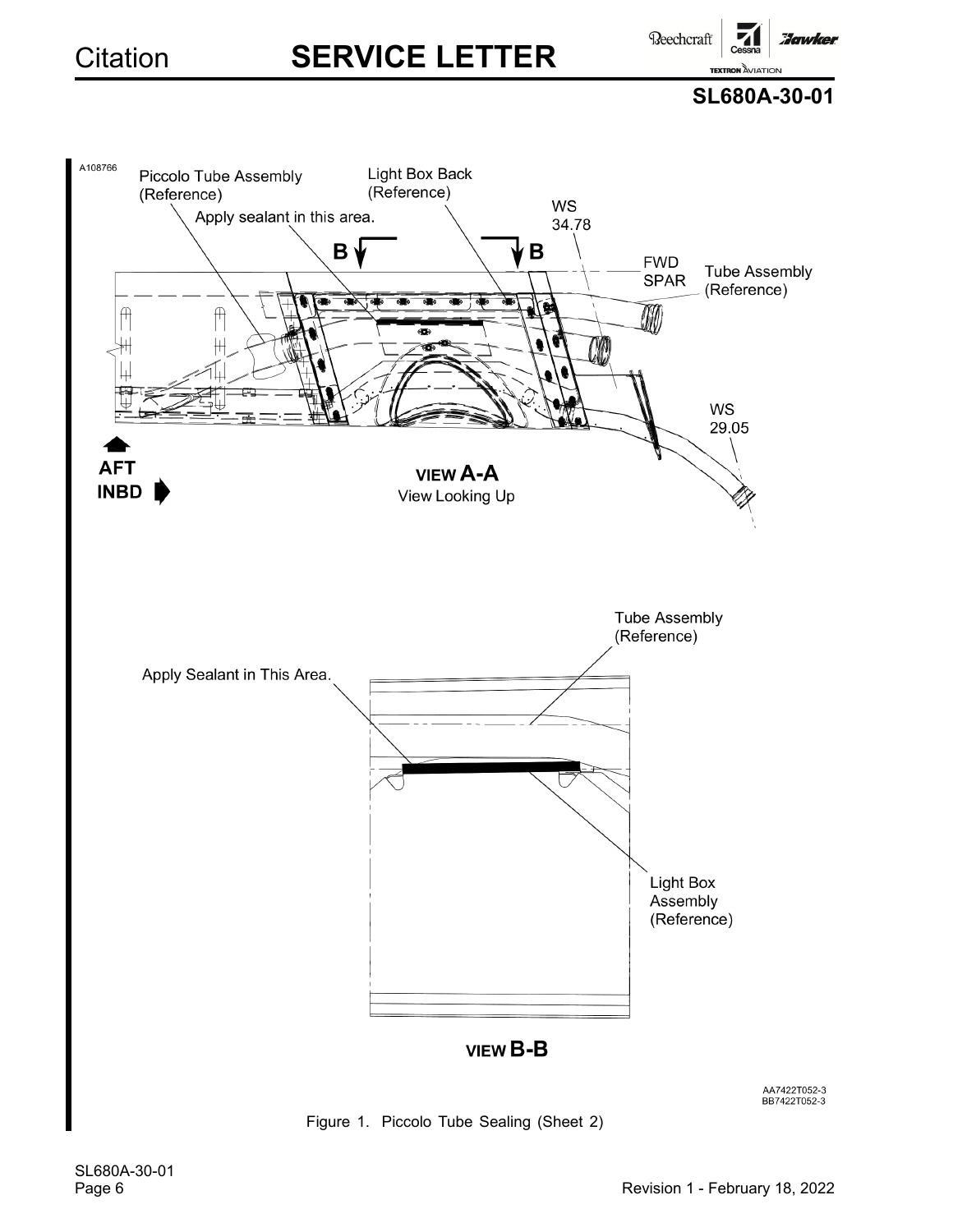**Reechcraft Hawker** 







7422053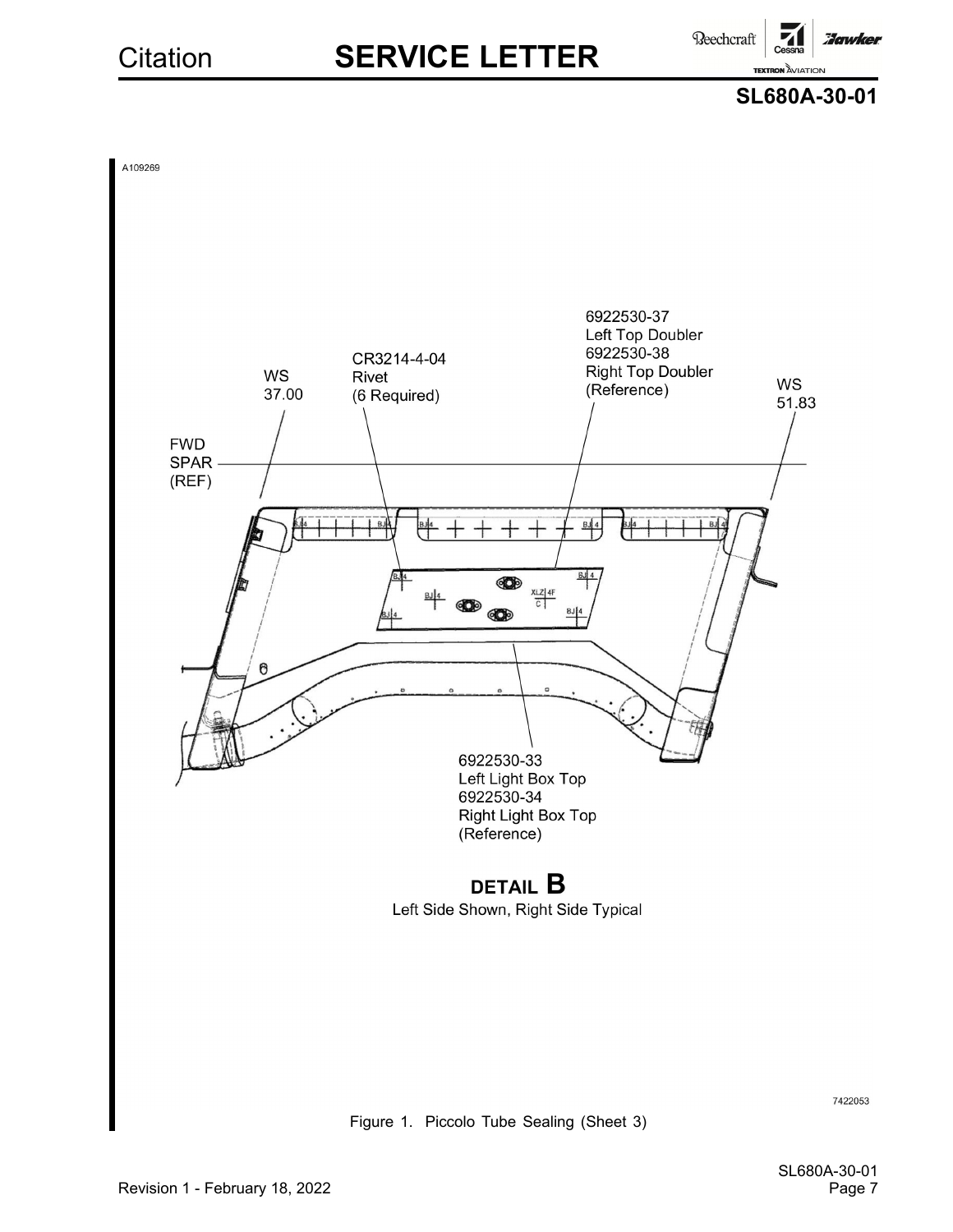Beechcraft

**Hawker** 

**SL680A-30-01**

**TEXTRON AVIATION** 



SL680A-30-01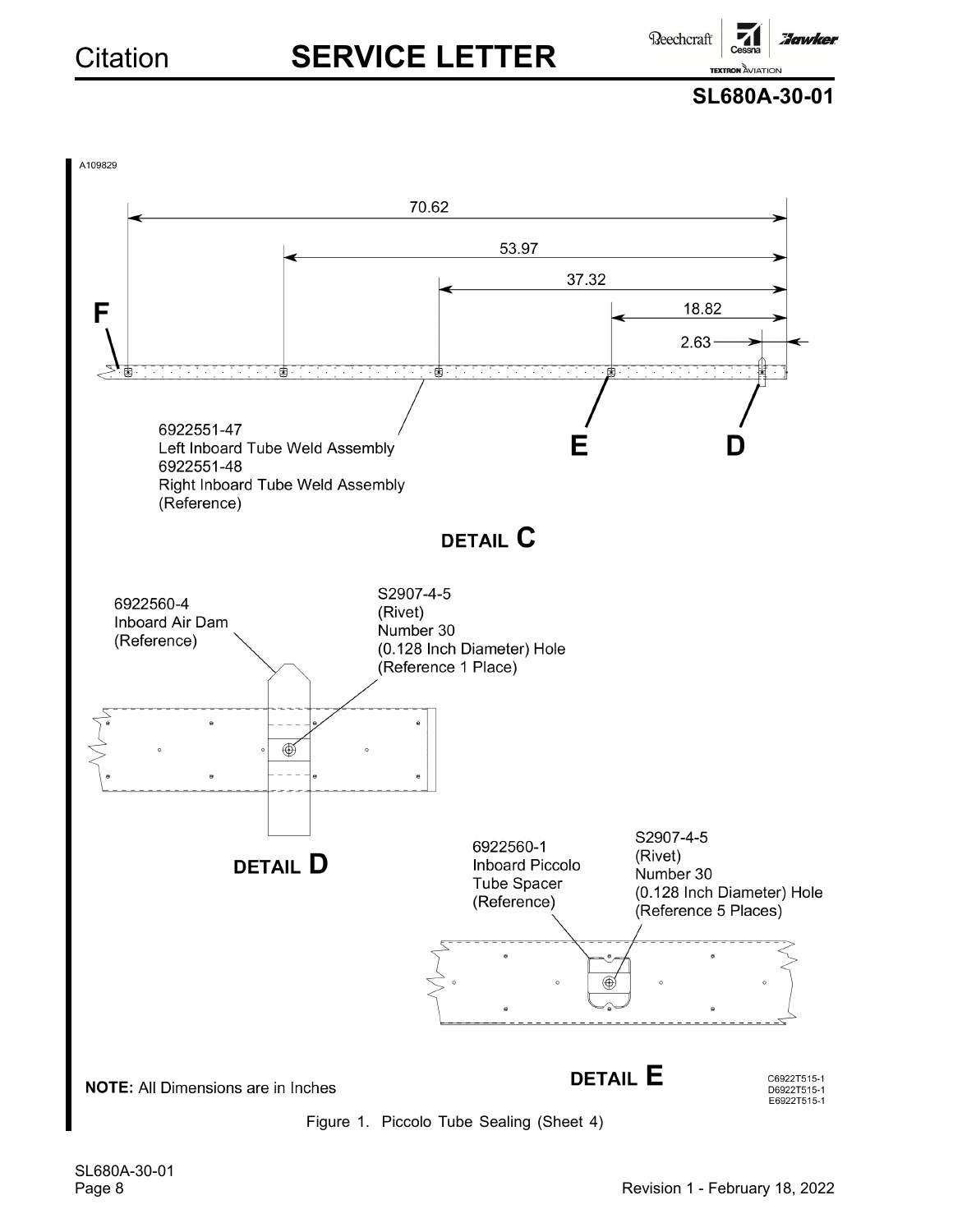**Beechcraft** :Iawker **TEXTRON AVIATION** 



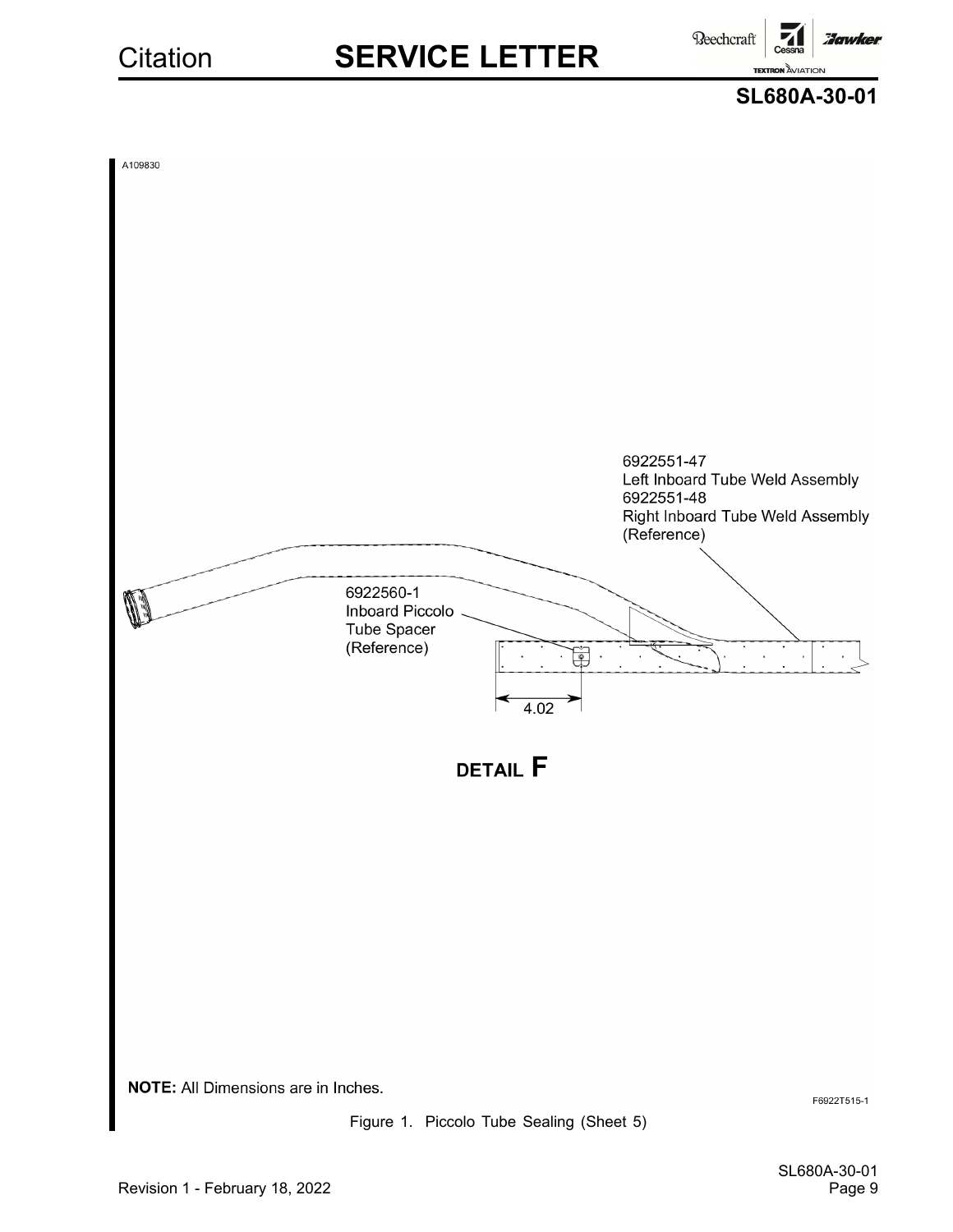**Reechcraft** 

**TEXTRON** AVIATION **SL680A-30-01**

:Jawker

### **MATERIAL INFORMATION**

It may be necessary to order the following parts to complete this service letter.

| <b>NEW P/N</b> | <b>QUAN-</b><br><b>TITY</b> | <b>KEY WORD</b>                     | <b>OLD P/N</b> | <b>INSTRUCTIONS/</b><br><b>DISPOSITION</b> |
|----------------|-----------------------------|-------------------------------------|----------------|--------------------------------------------|
| S2907-4-5      | 12                          | Rivet                               |                |                                            |
| CR3214-4-04    | 12                          | Rivet                               |                |                                            |
| 6922551-47     | 1                           | Left Inboard Tube Weld<br>Assembly  | Same           |                                            |
| 6922551-48     | 1                           | Right Inboard Tube Weld<br>Assembly | Same           |                                            |
| 6922560-1      | 10                          | Inboard Piccolo Tube Spacer         | Same           |                                            |
| 6922560-4      | $\overline{2}$              | Inboard Air Dam                     | Same           |                                            |
| 7420411-1      | 1                           | Left Tube Assembly                  | Same           |                                            |
| 7420411-2      | 1                           | <b>Right Tube Assembly</b>          | Same           |                                            |

\* Please contact Textron Aviation Parts Distribution for current cost and availability of parts listed in this service document. Phone at 1-800-835-4000 (Domestic) or 1-316-517-5603 (International). Send email to: parts@txtav.com.

Based on availability and lead times, parts may require advanced scheduling.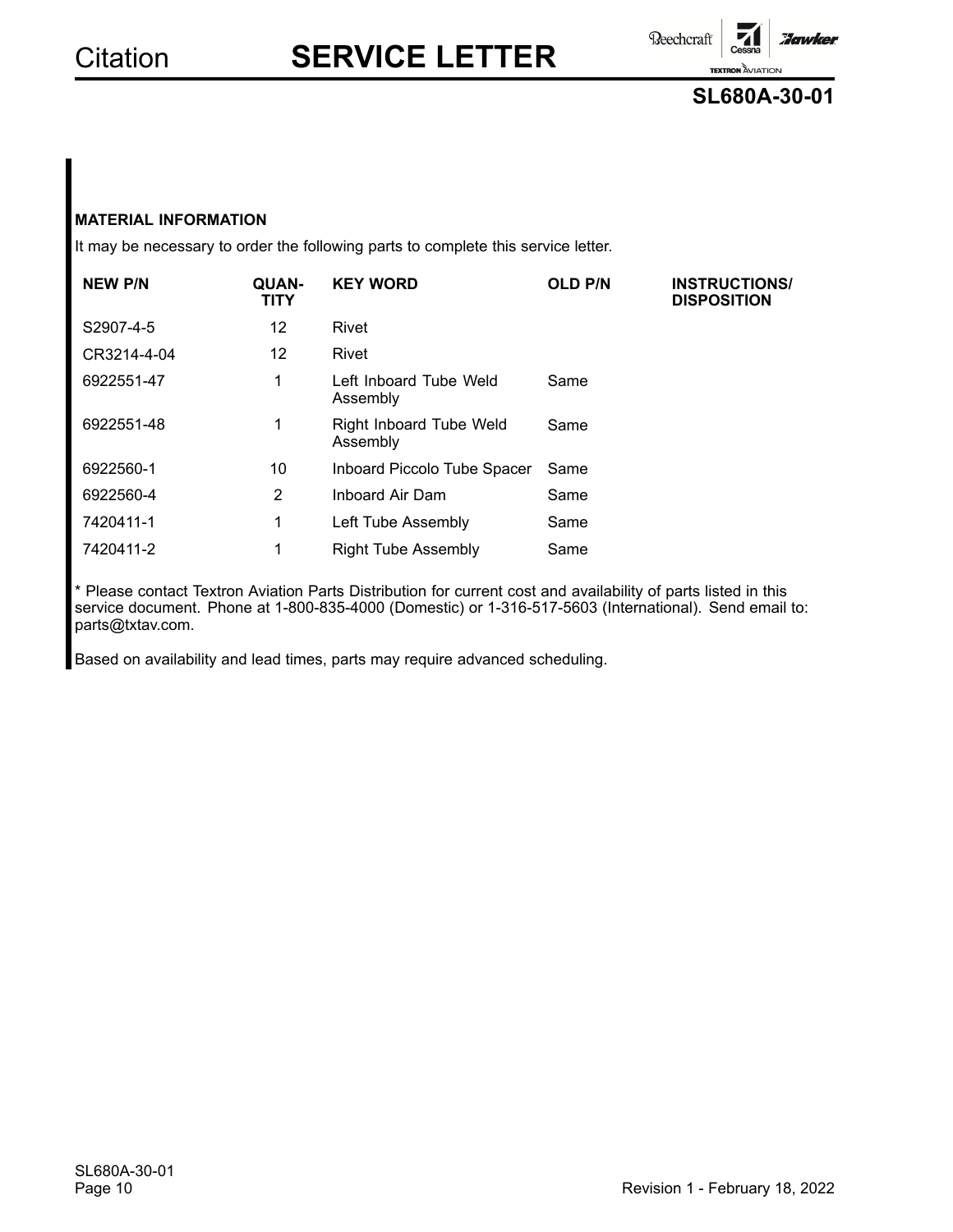# Citation **OWNER ADVISORY**





### **TITLE**

ICE AND RAIN PROTECTION - ADD SEALANT BETWEEN PICCOLO TUBES AND LANDING LIGHT BOX FASTENERS TO PREVENT CHAFING

### **TO:**

Cessna Citation Latitude Owner

#### **REASON**

To make sure that sealant has been applied between piccolo tubes and add sealant to the landing light box fasteners to prevent chafing.

#### **COMPLIANCE**

DISCRETIONARY. This service document can be accomplished at the discretion of the owner.

#### **LABOR HOURS**

For planning purposes only:

| <b>WORK PHASE</b>   | <b>LABOR-HOURS</b> |
|---------------------|--------------------|
| Test and Inspection | 8 O                |
| Modification        | 80.O               |

### **MATERIAL AVAILABILITY**

It may be necessary to order the following parts to complete this service letter.

| <b>PART NUMBER</b> | <b>AVAILABILITY</b> | <b>COST</b> |
|--------------------|---------------------|-------------|
| S2907-4-5          | $\star$             | $\star$     |
| CR3214-4-04        | $\star$             | $\star$     |
| 6922551-47         | $\star$             | $\star$     |
| 6922551-48         | $\star$             | $\star$     |
| 6922560-1          | $\star$             | $\star$     |
| 6922560-4          | $\star$             | $\star$     |
| 7420411-1          | $\star$             | $\star$     |
| 7420411-2          | $\star$             | $\star$     |

### **WARRANTY**

Eligible airplanes exhibiting conditions described in this service document may demonstrate improved operation by incorporation of the work described herein. This service document is to be accomplished at

| Original Issue - January 31, 2020 | SL680A-30-01 |
|-----------------------------------|--------------|
| Revision B - February 18, 2022    | Page 1 of 2  |

Textron Aviation Customer Service, P.O. Box 7706, Wichita, KS 67277, U.S.A. 1-316-517-5800

This document contains technical data and is subject to U.S. export regulations. This information has been exported from the United States<br>in accordance with export administration regulations. Diversion contrary to U.S. la

COPYRIGHT © 2020